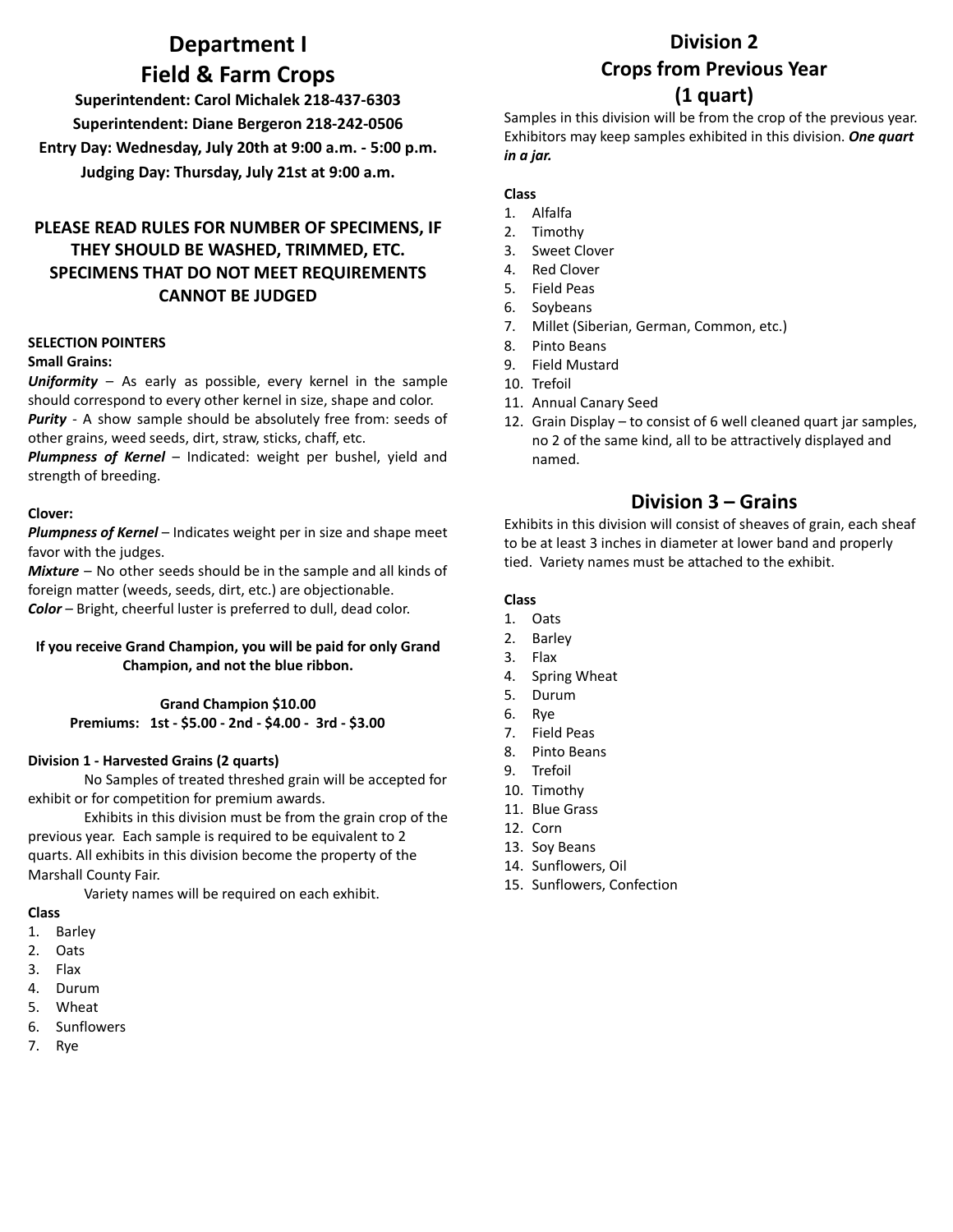# **Division 4 – Forage**

Samples will be judged for forage purposes so leaves should be left on samples. Sheaves should be full length of harvested crop, at least 2 inches in diameter at lower band, and in case of corn, should contain not less than 6 stalks with ears intact.

#### **Class**

- 1. Red Clover
- 2. Sweet Clover, Yellow
- 3. Sweet Clover, White
- 4. Timothy
- 5. Brome grass
- 6. Millet
- 7. Alfalfa
- 8. Corn for Fodder
- 9. Field Peas
- 10. Reed Canary Grass
- 11. Display of Grasses and Legumes, not less than 10 varieties, bundles to be full length and 3 inches in diameter at the base.

### *Hay – Baled Hay – Part Bale*

- 12. All Legume
- 13. Legume Grass Mixture
- 14. All Grass.

## **Division 5 – Garden Vegetables**

- *● Onions should have 2" to 3" of stem*
- *● Root crops should have 1" stem and taproot if possible.*
- *● Vegetables should not be washed but dirt should be brushed off.*

#### **Class**

- 1. Asparagus**,** *6 specimens*
- 2. Broccoli, *1 head*
- 3. Cabbage, Flat**,** *1 specimen*
- 4. Cabbage, Pointed, *1 specimen*
- 5. Cabbage, Round, *1 specimen*
- 6. Cabbaged, Red, *1 specimen*
- 7. Corn, Sweet, *3 ears*
- 8. Corn, Popcorn, *3 ears*
- 9. Carrots, *6 specimens*
- 10. Cauliflower, *1 specimen*
- 11. Celery, *3 stalks*
- 12. Cucumbers, *Dill, 3 specimens*
- 13. Cucumbers, *Slicing, 3 specimens*
- 14. Eggplant, *1 specimen*
- 15. Endive*, 3 specimens*
- 16. Garlic, *6 specimens*
- 17. Gourds, *Mixed, 3 specimens*
- 18. Green String Beans in pod, *6 Specimens*
- 19. Ground Cherries *in husk, 1 pint*
- 20. Horseradish, *6 specimens*
- 21. Kale*, 6 specimens*
- 22. KohlRabi, Purple, *3 specimens*
- 23. KohlRabi, White*, 3 specimens*
- 24. Leek*, 6 specimens*
- 25. Lettuce, Head*, 2 specimens*
- 26. Lettuce, Leaf*, 2 plants*
- 27. Lima Beans *in pod, 6 Specimens*
- 28. Muskmelon Cantaloupe, *1 specimen*
- 29. Onions Yellow, *3 specimens*
- 30. Onions, White, *3 specimens*
- 31. *Onions, Red, 3 specimens*
- 32. Onions, Green Bunching, *6 specimens*
- 33. *Parsnips, 3 specimens*
- 34. *Peas in pod, 6 specimens*
- 35. *Peppers, Long Hot, 3 specimens*
- 36. Peppers, Sweet Green, *3 specimens*
- 37. Pop Corn, *6 stalks*
- 38. Pumpkin, field, *1 specimen*
- 39. Pumpkin, Small Pie, *1 specimen*
- 40. Radishes, *6 specimens*
- 41. Rhubarb, *3 stems*
- 42. Rutabaga, *3 specimens*
- 43. Salsify, *6 specimens*
- 44. Spinach, *6 stalks*
- 45. Squash Summer Zucchini 1 *specimen*
- 46. Squash Summer Other Summer Squash **1 specimen**
- 47. Squash Winter (Acorn, Butternut, etc.) **1 specimen**
- 48. Sweet Corn, Green*, 6 stalks*
- 49. Sweet Corn, *in the husk, 3 specimens*
- 50. Swiss Chard, *roots removed, 1 plant*
- 51. Table Beets, *3 specimens*
- 52. Tomato Red, (when ripe) 3 *specimens (Need not be ripe to enter)*
- 53. Tomato Cherry Tomatoes, *6 specimens*
- 54. Tomato Yellow, *3 specimens*
- 55. Turnips, 3 specimens
- 56. Watermelon, *1 specimen*
- 57. Yellow Wax Beans in pod, *6 specimens*
- 58. Any other vegetable not listed *3 to 6 specimens*

### **Special Garden Display**

**Premiums: 1st - \$10.00 2nd - \$8.00 3rd - \$6.00**

59. Special Garden Display – Displays should consist of specimens of at least 8 different garden vegetables. Judging will be based upon preparation specimens, uniformity to type, size and color. This exhibit cannot compete with the regular open division list. Herbs are permitted.